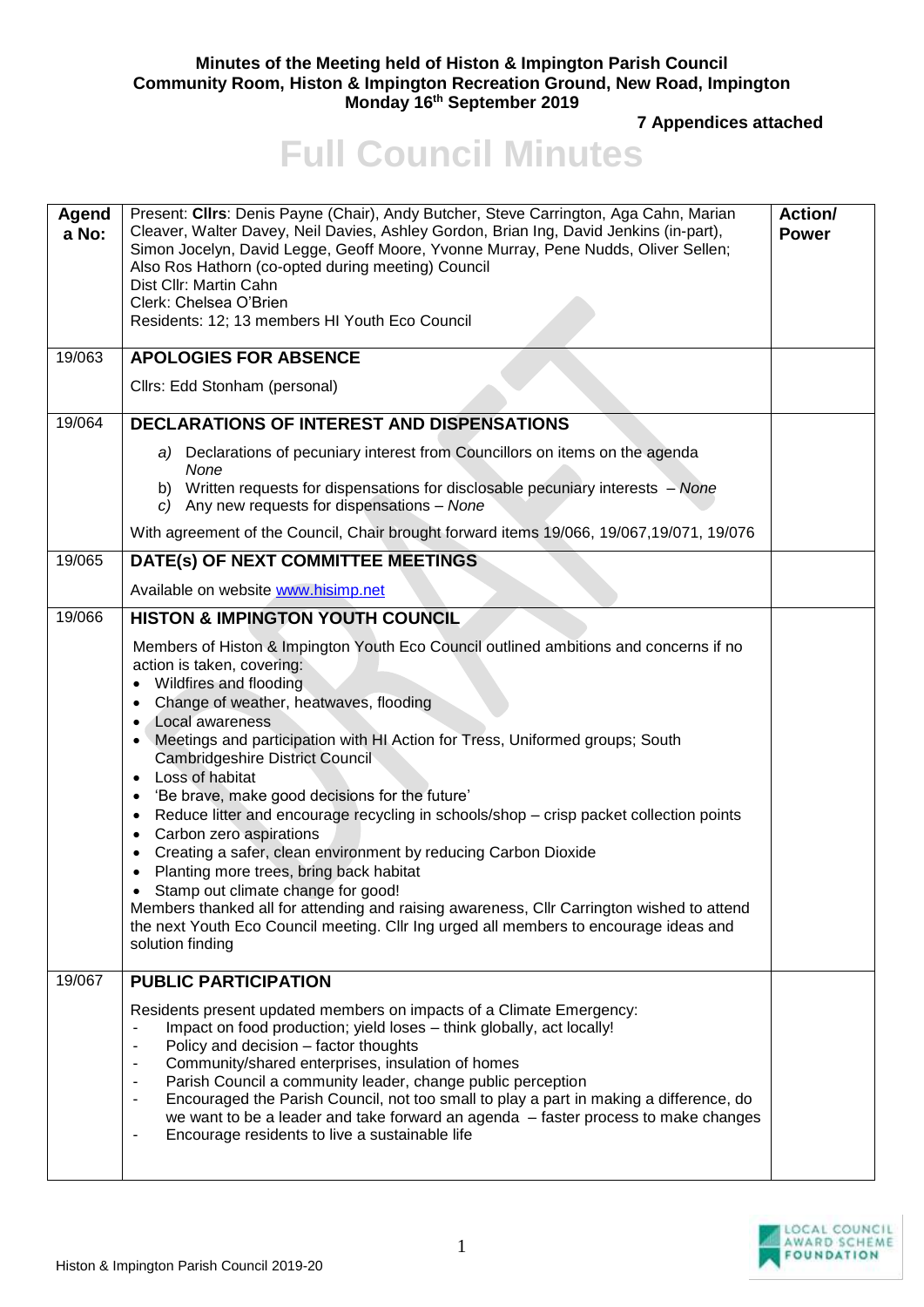|        | A member of Histon & Impington Sustainability:                                                                                                                                    |                       |
|--------|-----------------------------------------------------------------------------------------------------------------------------------------------------------------------------------|-----------------------|
|        | -100 members, huge support from the Community<br>- Parish Council to show leadership                                                                                              |                       |
|        | A member of HI Trees:                                                                                                                                                             |                       |
|        | Combined approach to make changes, IPCC recommendations re replanting trees,<br>reduce CO <sub>2</sub>                                                                            |                       |
|        | - Re-create green gateway                                                                                                                                                         |                       |
|        | -1000 trees to be planted Nov/Dec 2020, community event                                                                                                                           |                       |
|        | 18 residents left the meeting                                                                                                                                                     |                       |
| 19/068 | <b>TO ELECT VICE-CHAIR</b>                                                                                                                                                        |                       |
| 068.1  | All agreed to defer to next agenda                                                                                                                                                | <b>Next</b><br>agenda |
| 19/069 | TO APPROVE minutes of the meeting held 15 <sup>th</sup> July 2019                                                                                                                 |                       |
| 069.1  | All in favour to accept as an accurate record of the meeting                                                                                                                      |                       |
| 19/070 | <b>MATTERS ARISING FROM PREVIOUS MEETING</b>                                                                                                                                      |                       |
| 070.1  | Item 056.3 Brook Mitigation open dialogue with Pat Matthews SCDC, date yet to be<br>confirmed                                                                                     |                       |
| 070.2  | Item 058.3 Three Year Plan - Finance, Legal & Admin meeting 28th October, Cllr Jenkins                                                                                            |                       |
| 070.3  | offered to meet with Committee Chairs to progress<br>Item 19/054 Vision & Mission next session date to be confirmed                                                               |                       |
|        |                                                                                                                                                                                   |                       |
| 19/071 | TO CO OPT TO COUNCIL                                                                                                                                                              |                       |
| 071.1  | Ros Hathorn provided all with brief bio, proposed Cllr Jocelyn, seconded Cllr Jenkins all in                                                                                      |                       |
|        | favour to accept. Cllr Hathorn signed the Declaration of Office and joined the meeting                                                                                            |                       |
| 19/072 | <b>TO RECEIVE REPORTS</b>                                                                                                                                                         |                       |
| 072.1  | <b>Monthly report from County and District Councillors</b>                                                                                                                        |                       |
|        | <b>County Council</b> written monthly reports July and August copied to all and accepted<br>covering: Full Council and Committee meetings; Consultations; Local Matters; Highways |                       |
|        | Updates                                                                                                                                                                           |                       |
|        | Additional discussion on:<br>Recycling Centre Limits/E permits commencing October 2019, no                                                                                        |                       |
|        | details/consultation received                                                                                                                                                     |                       |
| 072.2  | District Council written monthly reports July and August copied to all and accepted                                                                                               |                       |
|        | covering: Presentation from Histon & Impington Junior School; Cycle access Huntingdon<br>Road; Meadows Development; Zero Carbon Community Projects; Histon Road                   |                       |
|        | Development; A14 Update                                                                                                                                                           |                       |
|        | Additional discussion on:                                                                                                                                                         |                       |
|        | A14 Highways England withdrew appeal, SCDC continue to liaise with HE<br>Histon Road Development discussion on need for traffic modelling and                                     |                       |
|        | consultation with neighbouring Parishes, disappointment expressed a model was                                                                                                     |                       |
|        | not consulted on and approved by affected neighbouring Parishes. Start date of<br>November noted                                                                                  |                       |
| 072.3  | Clerk's Report (Pg 1/2) (Appx 2) copied to all and accepted.                                                                                                                      |                       |
|        | Additional discussion on:                                                                                                                                                         |                       |
|        | CIIr Carrington and Assistant Groundsman attending training course Wednesday<br>18th September                                                                                    |                       |
|        | Data Shredders shredded 240kg of paper – correction to report                                                                                                                     |                       |
|        | Request for letter of support, HI Tress Action Group to progress application to Zero<br>Carbon Community Grant, Clerk to progress                                                 | <b>Clerk</b>          |
| 072.4  | <b>Chairs Report (Appx 3)</b> copied to all and accepted.                                                                                                                         |                       |
| 072.5  | <b>Working Group/Task &amp; Finish Groups Reports</b>                                                                                                                             |                       |
|        | Neighbourhood Plan - progressing through examination phase. Meetings with SCDC in<br>progress, working towards Statement of Common Ground                                         |                       |
|        | A14 Action Group – written report provided to all (Appx 4) noted                                                                                                                  |                       |
|        | <b>Kings Meadow - meeting held 17th July</b><br>Newsletter Editorial - next meeting due 13 <sup>th</sup> November, deadline for submission Monday                                 |                       |
|        |                                                                                                                                                                                   |                       |

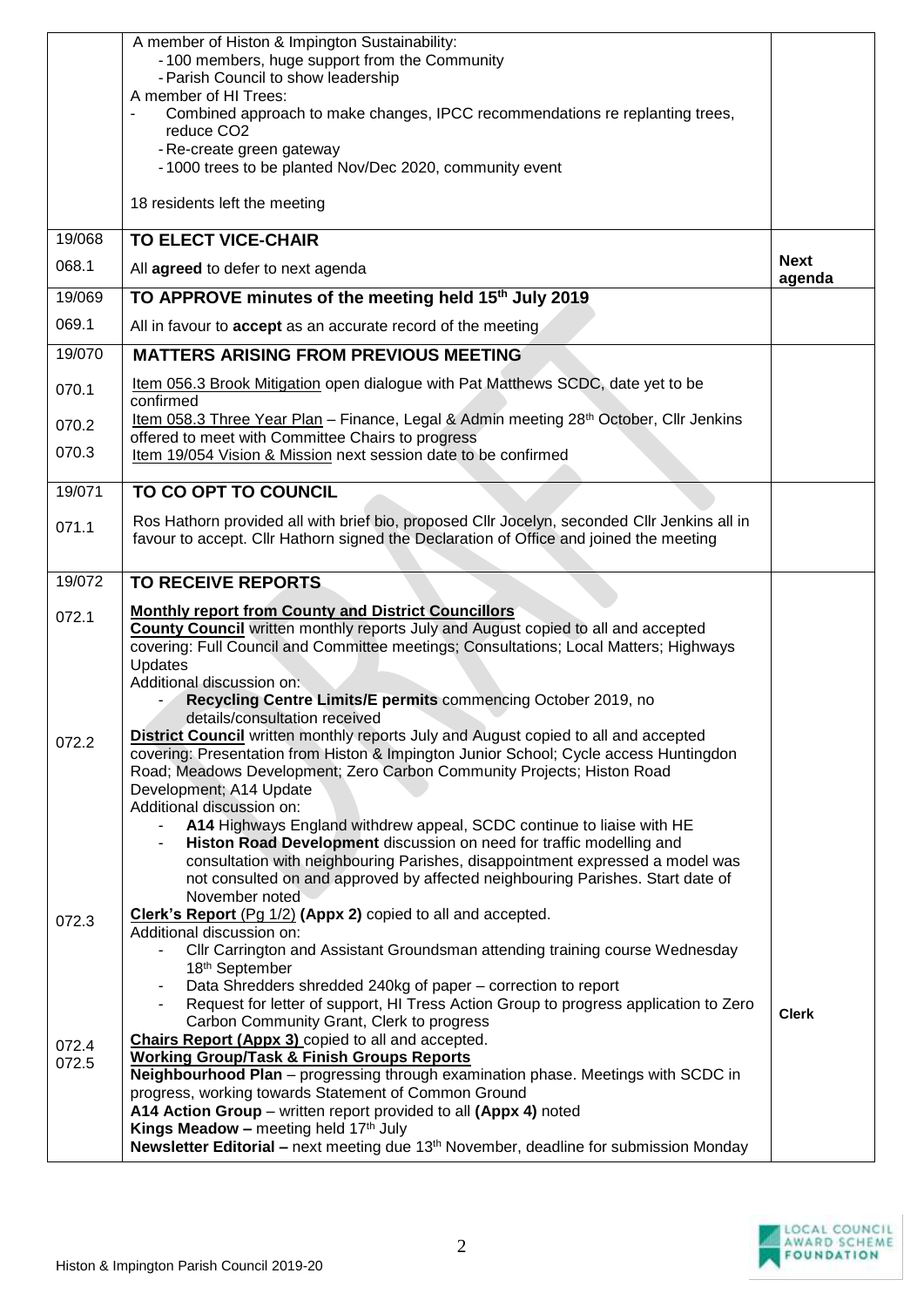|                | 2 <sup>nd</sup> December                                                                                                                                                                                                                                                                                                                                                                                                                                                                                                                                                                                             |  |
|----------------|----------------------------------------------------------------------------------------------------------------------------------------------------------------------------------------------------------------------------------------------------------------------------------------------------------------------------------------------------------------------------------------------------------------------------------------------------------------------------------------------------------------------------------------------------------------------------------------------------------------------|--|
| 19/073         | TO ACCEPT COMMITTEE REPORTS note actions and agree                                                                                                                                                                                                                                                                                                                                                                                                                                                                                                                                                                   |  |
| 073.1          | Planning Committee – draft minutes 23rd July; 13th August; 3rd September provided to all<br>and accepted. Next meetings due 24th September, 15th October                                                                                                                                                                                                                                                                                                                                                                                                                                                             |  |
| 073.2          | Highways Committee – draft minutes 30 <sup>th</sup> July provided to all and accepted. Next meeting<br>due 8 <sup>th</sup> October                                                                                                                                                                                                                                                                                                                                                                                                                                                                                   |  |
| 073.3          | <b>Employment Committee</b> – noting only 1 Ex-Officio, <b>AGREED</b> to increase membership to<br>5. All in favour to elect Cllr Butcher to Committee, Committee Chair to be elected at next<br>meeting                                                                                                                                                                                                                                                                                                                                                                                                             |  |
| 073.4          | <b>Environment Committee</b> – draft minutes $27th$ August provided to all and accepted<br>Capital Bid Request paper provided to all (Appx 5) - to agree spend up to £1000 for<br>replacement Christmas Lights at The Green. Proposed Cllr Carrington, Seconded Cllr<br>Gordon all in favour and AGREED                                                                                                                                                                                                                                                                                                              |  |
| 073.5          | A14 Planting to discuss options for creation of a new pedestrian route from South Road<br>Play Area to new planting associated with A14. Environment Committee minutes to be<br>amended, discussions to be held with NIAB prior to decision at Full Council                                                                                                                                                                                                                                                                                                                                                          |  |
| 073.5          | Tree Planting at The Copse to agree purchase of an additional 4 commemorative trees to<br>mark 39 fallen soldiers. Proposed Cllr Carrington, Seconded Cllr Jocelyn all in favour and<br><b>AGREED</b>                                                                                                                                                                                                                                                                                                                                                                                                                |  |
| 073.6          | Clerks Report Cemetery Management Training Course report provided to all (Appx 6),<br>all items taken collectively to accept recommendation as:<br>Purchase new burial ground ledger - Register of Public Graves<br><b>Adoption BRAAM Scheme and amend rules</b><br>To become members of the ICCM at a fee of £95.00<br>To agree implement administrational fee for Change of Deeds<br>Change of Deeds - fee agreed at £40<br>To agree to implement instructions for Grave Digging - shoring of all plots and<br>removal of spoil from the site (or as advised by the Groundsman)<br>All in favour and <b>AGREED</b> |  |
| 073.7          | Recreation Committee - draft minutes 5 <sup>th</sup> August 2019 provided to all and accepted. Next<br>meeting due 23rd September                                                                                                                                                                                                                                                                                                                                                                                                                                                                                    |  |
| 073.8          | <b>Community Park Sub Committee – draft minutes 2<sup>nd</sup> September provided to all and</b><br>accepted. Site meeting held 4 <sup>th</sup> September. Next informal meeting due 7 <sup>th</sup> October                                                                                                                                                                                                                                                                                                                                                                                                         |  |
| 19/074         | TO RECEIVE FINANCE & ADMINISTRATION REPORT (Appx 2)                                                                                                                                                                                                                                                                                                                                                                                                                                                                                                                                                                  |  |
| 074.1<br>074.2 | Delegated payment of accounts Cllr Carrington declared a non-pecuniary interest.<br>Payments noted                                                                                                                                                                                                                                                                                                                                                                                                                                                                                                                   |  |
| 074.3          | Approve payment of outstanding accounts Proposed Cllr Ing, seconded Cllr Gordon, all<br>in favour AGREED<br>Amounts paid in noted                                                                                                                                                                                                                                                                                                                                                                                                                                                                                    |  |
| 19/075         | <b>RECENT CORRESPONDENCE</b>                                                                                                                                                                                                                                                                                                                                                                                                                                                                                                                                                                                         |  |
| 075.1          | E-Circulation File available on request                                                                                                                                                                                                                                                                                                                                                                                                                                                                                                                                                                              |  |
| 19/076         | <b>OTHER MATTERS</b>                                                                                                                                                                                                                                                                                                                                                                                                                                                                                                                                                                                                 |  |
| 076.1          | <b>Climate Emergency</b> paper provided to all (Appx 7) detailing recommendation:<br>It is proposed that Histon and Impington Parish Council:<br>Declares a climate emergency                                                                                                                                                                                                                                                                                                                                                                                                                                        |  |
|                | Forms a climate emergency working party with members of the Parish<br>Council and residents to formulate a strategy and work towards achieving                                                                                                                                                                                                                                                                                                                                                                                                                                                                       |  |
|                | ambitious targets in the future                                                                                                                                                                                                                                                                                                                                                                                                                                                                                                                                                                                      |  |